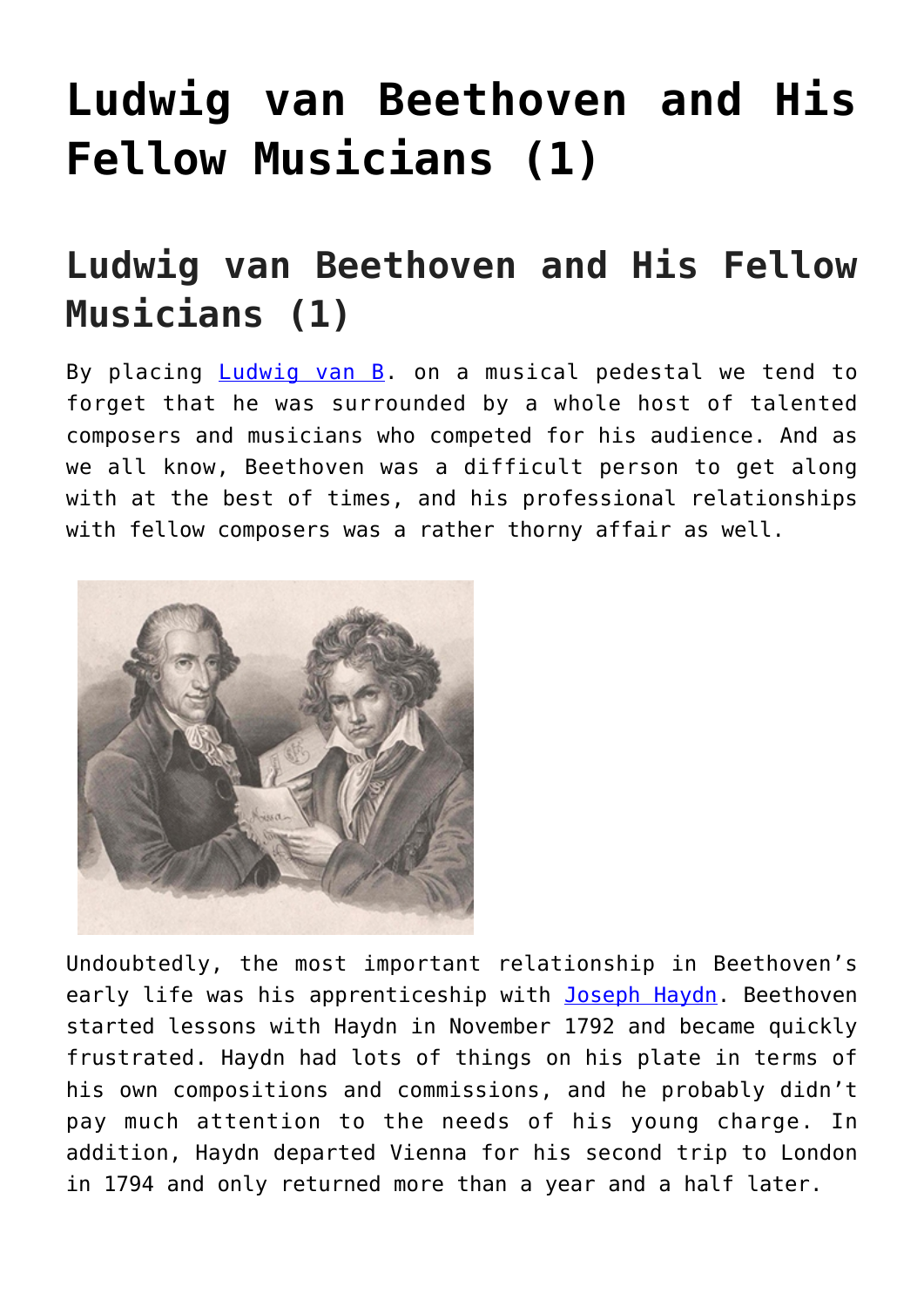When Beethoven performed his newly composed Piano Trios opus 1 in August 1795, Haydn was the guest of honor. Not only did Haydn suggest that the third trio needed more work, but also that Beethoven should included the phrase "pupil of Haydn" underneath his name.

Beethoven was horrified and really never forgot Haydn's criticism. However, there was no seriously falling out between the two men as Beethoven dedicated his next opus, the set of three Piano Sonatas, opus 2, to Haydn. On the occasion of Haydn's 76 birthday, Beethoven is said to "have knelt down before Haydn and fervently kissed the hands and forehead of his old teacher." Whether this story holds true or not, we now know that Beethoven always referred to his old master in terms of reverence.

While Beethoven's relationship with Haydn can be described as professional and cordial, his interaction with the former child prodigy and student of Mozart, [Johann Nepomuk Hummel](https://interlude.hk/johann-nepomuk-hummel/) was less friendly. For one, Hummel was alongside Beethoven, considered the finest performer of his day. And they were rivals in romance as well, as both were in love with the same woman, the singer Elisabeth Röckel.

We know that Hummel won the day, "because he had an appointment and had not the misfortune of being hard of hearing." The story of Beethoven's and Hummel's first professional meeting, fancifully told in Schindler's Beethoven biography, set the stage for a spectacular falling-out between the two musicians.

In 1810, Beethoven travelled to Eisenstadt for the premiere of his *Mass in C, Op. 86*, which had been commissioned by Prince Nikolaus II Esterházy to mark the name day of his wife, Princess Marie Hermenegild. The performance did not go well, and the Prince made some disparaging remarks to Beethoven. Apparently, Hummel, who was standing close by, was heartily laughing at the Prince's comments. Always hypersensitive when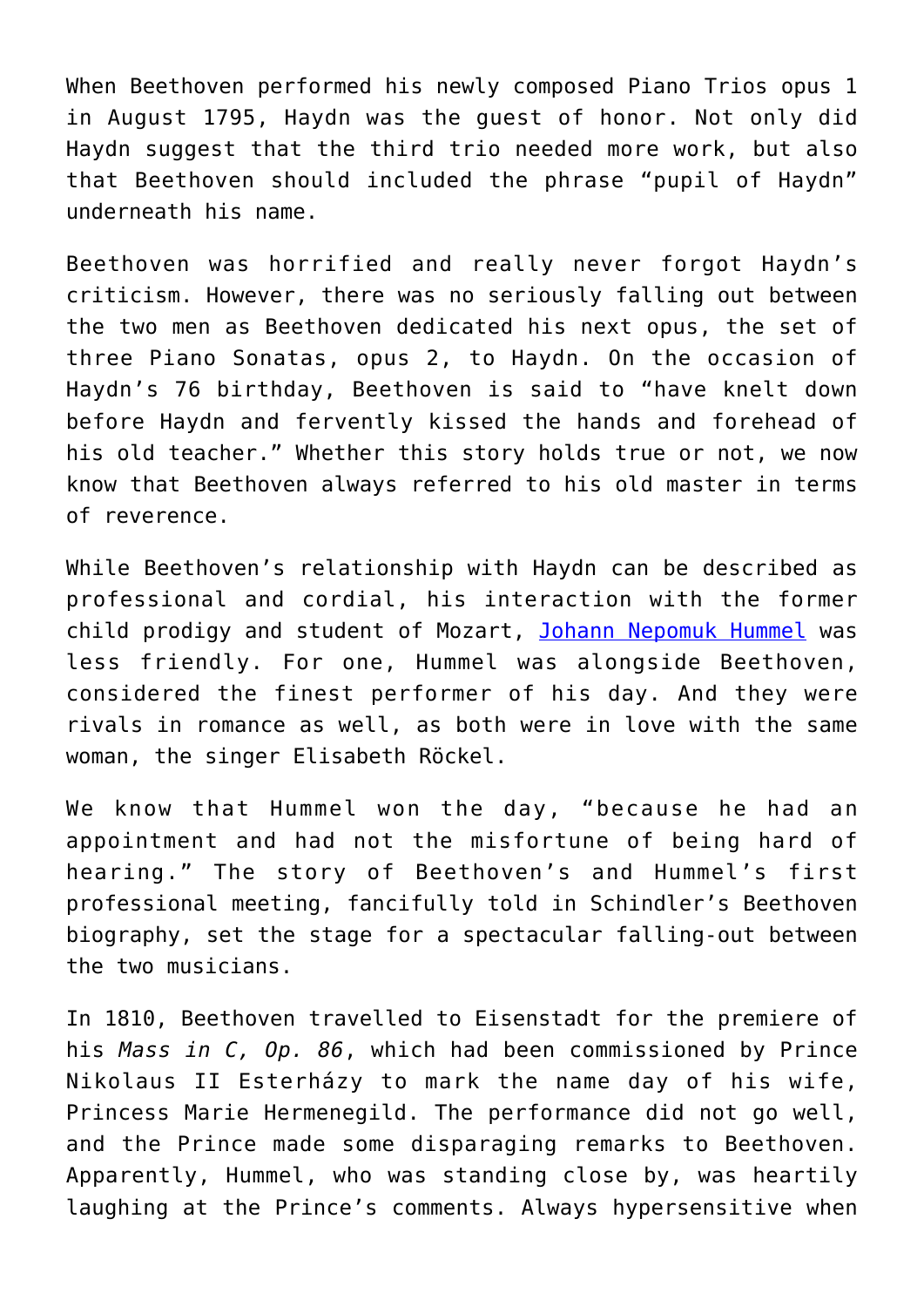it came to his music, Beethoven promptly left Eisenstadt and carried a drudge for many years. Further disagreements arose when Hummel made arrangements of Beethoven's symphonies.

Beethoven strongly objected, but eventually his hostility towards Hummel softened somewhat. Hummel did not see Beethoven again until 1827 when he visited his ailing rival in Vienna. Beethoven apparently was overjoyed to see him, and Hummel was deeply affected by Beethoven's sickness and visited him three times while he was on his deathbed.

The relationship between [Gioacchino Rossini](https://interlude.hk/gioachino-rossini/) and Ludwig van B. has been much discussed in the greater context of the emergence of the twin-musical styles at the beginning of the 19th century. Beethoven was cordial to Rossini at their only meeting in Vienna in April 1822.

Rossini gave an insightful account of that meeting, "In Vienna I attended for the first time the performance of one of his symphonies, the Eroica. That music overwhelmed me. I had a single thought: to know that great genius, to see him, just once. I spoke of this with Salieri whom I knew to be in rapport with Beethoven… Ascending the stairs that led to the miserable dwelling, which the great man inhabited, it was certainly hard work to control my emotion.

When the door was opened, I found myself in a kind of dirty and frightfully disorderly attic. I remember above all that the ceiling, immediately under the roof, was covered from great cracks through which the rain must have poured in. There was an indefinable sadness that emanates from its face, while under the thick eyebrows, as in deep caverns, the eyes, even if small, seemed transfixed. His voice was sweet and a little veiled. When we entered, without drawing attention to ourselves, we stayed some moment bent over a page of music as he finished correcting it.

Then, raising his head, he said to me abruptly, in a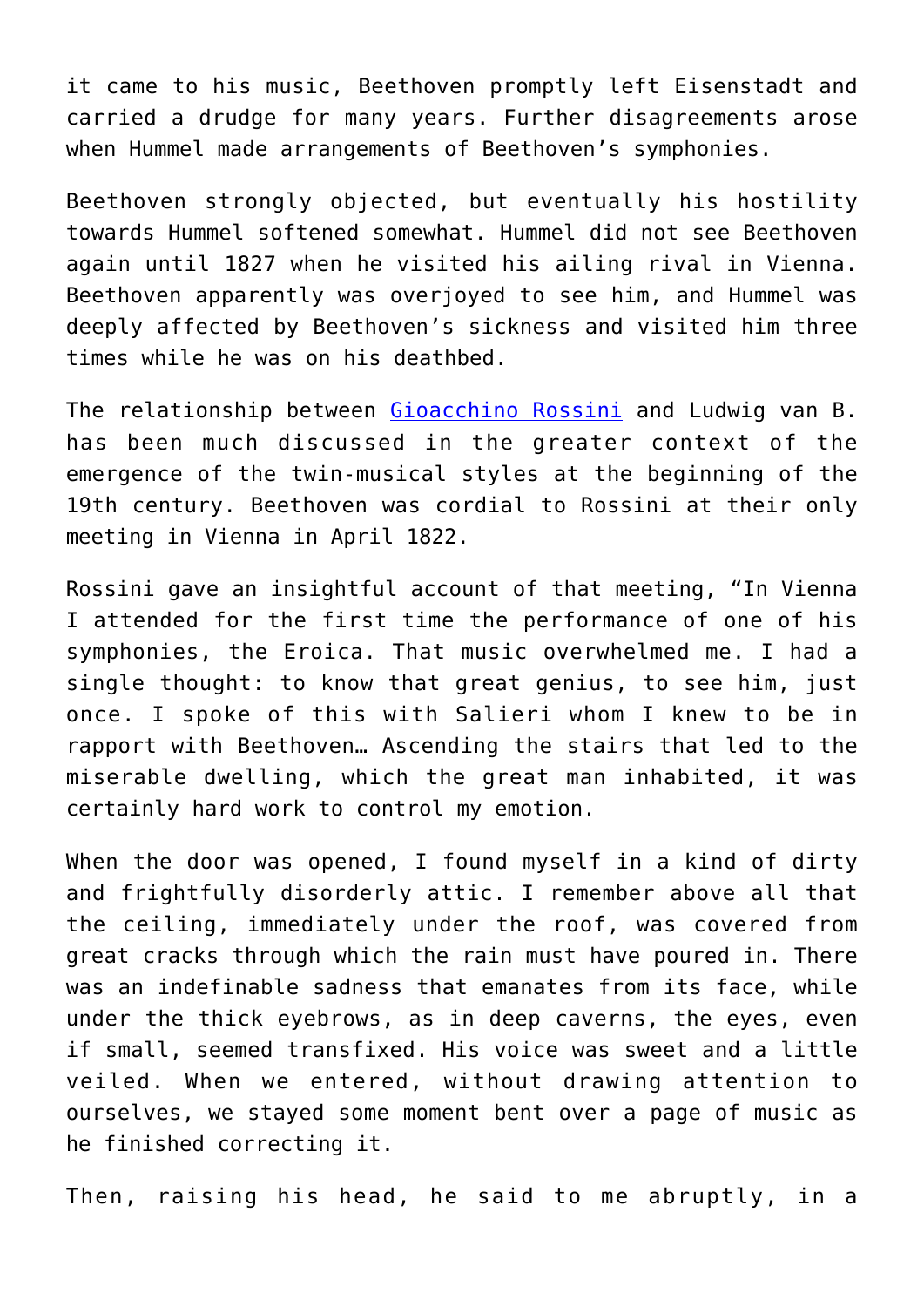sufficiently comprehensible Italian: Ah! Rossini, you are the author of [The Barber of Seville?](https://interlude.hk/rossini-barber-sevillepremiered-today-1816/) I offer my compliments; it is an excellent opera buffa. I have read it with pleasure and I enjoyed myself. So long as there is an Italian opera, it will be performed. Never try to do anything other than comic operas; to want to succeed in another style would force your nature… It makes me painfully aware just how isolated Beethoven was in his deafness."

Beethoven in turn told a friend, "Rossini is a talented and a melodious composer, his music suits the frivolous and sensuous spirit of the times, and his productivity is such that he needs only as many weeks as the Germans do years to write an opera." Above all, Beethoven was intensely jealous of Rossini's popularity, and he could never fully come to terms with the fact that Viennese audiences were swept away by Rossini's melodies.

One afternoon in 1817, the English composer [Cipriani Potter](https://en.wikipedia.org/wiki/Cipriani_Potter) was taking a stroll through the woods with Beethoven. Curious, Potter asked Beethoven, "Apart from yourself, who do you considered the greatest living composer?" While Beethoven seemed initially startled, he eventually gave an equally startling answer in "[Cherubini.](https://en.wikipedia.org/wiki/Luigi_Cherubini)" Beethoven had always held Cherubini in high esteem, personally writing to him in 1823, "I am enraptured whenever I hear a new work of yours and feel as great an interest in it as in my own works—in brief, I honor and love you."

Beethoven proclaimed Cherubini "Europe's foremost dramatic composer," and he admired Cherubini's *Requiem in C minor* to such extend that he ordered it performed at his own funeral. Cherubini, on the other hand, wasn't much impressed by Beethoven. He attended the first performance of Beethoven's opera *Fidelio* and found it wanting. He also described Beethoven's piano style as "rough," and famously described Beethoven as "an unlicked bear cub." And he described the whole man and everything about him with the single word